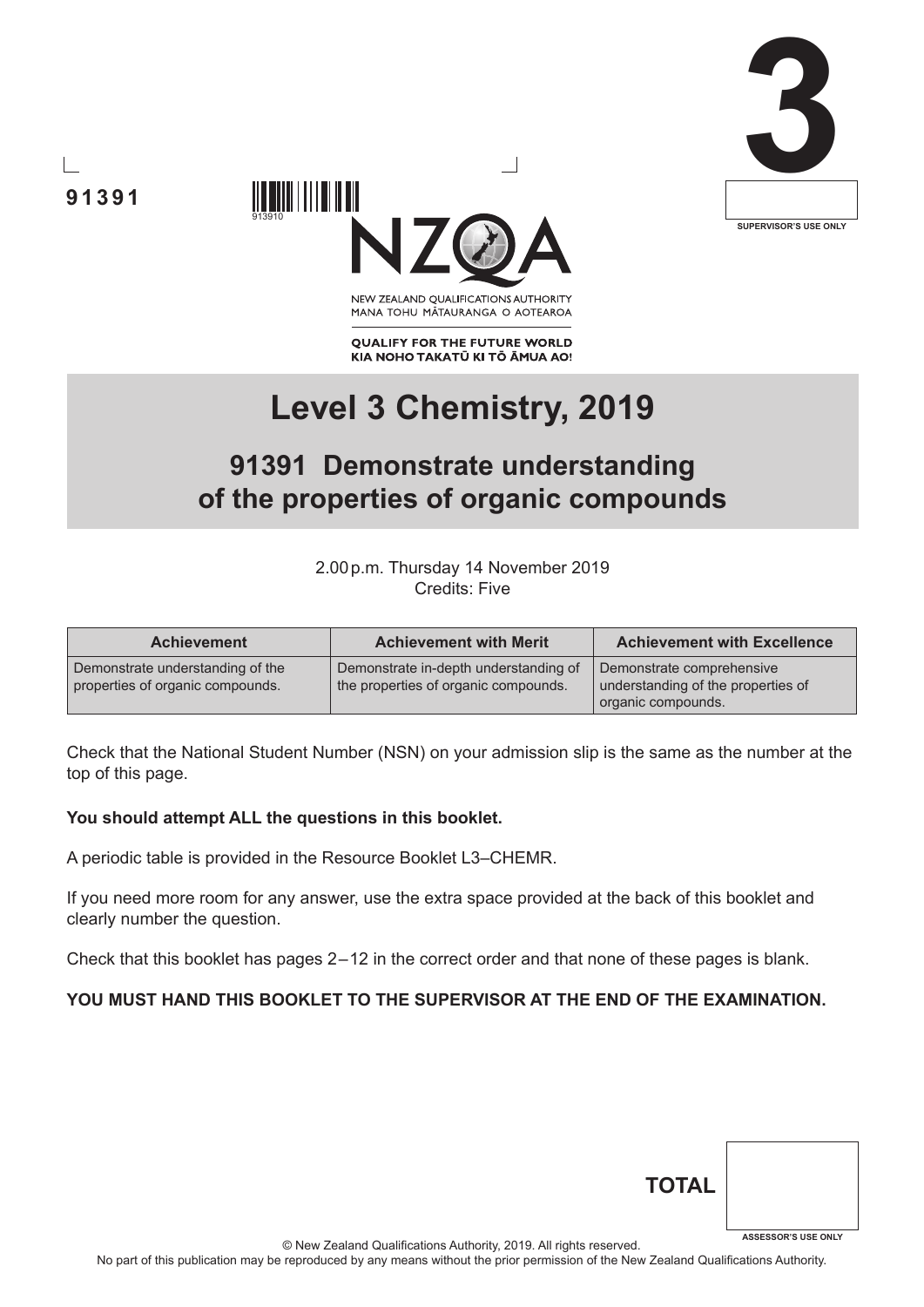### **QUESTION ONE**

(a) (i) Complete the table below to show either the structural formula or the IUPAC (systematic) name for each organic molecule.

| <b>Structural formula</b>                                                       | <b>IUPAC</b> (systematic) name |
|---------------------------------------------------------------------------------|--------------------------------|
| $CH_3$ -CH-CH <sub>2</sub> -CH <sub>2</sub> -C <sup>2</sup>                     |                                |
|                                                                                 | Ethyl hexanoate                |
| CH <sub>3</sub> – CH – CH <sub>2</sub> – C – NH <sub>2</sub><br>CH <sub>3</sub> |                                |

(ii) Propanal,  $CH_3-CH_2$ -CHO, can be formed from the oxidation of a primary alcohol.

 Draw the structural formula of the primary alcohol, and explain why distillation is required to obtain the aldehyde product during the oxidation process.

Primary alcohol: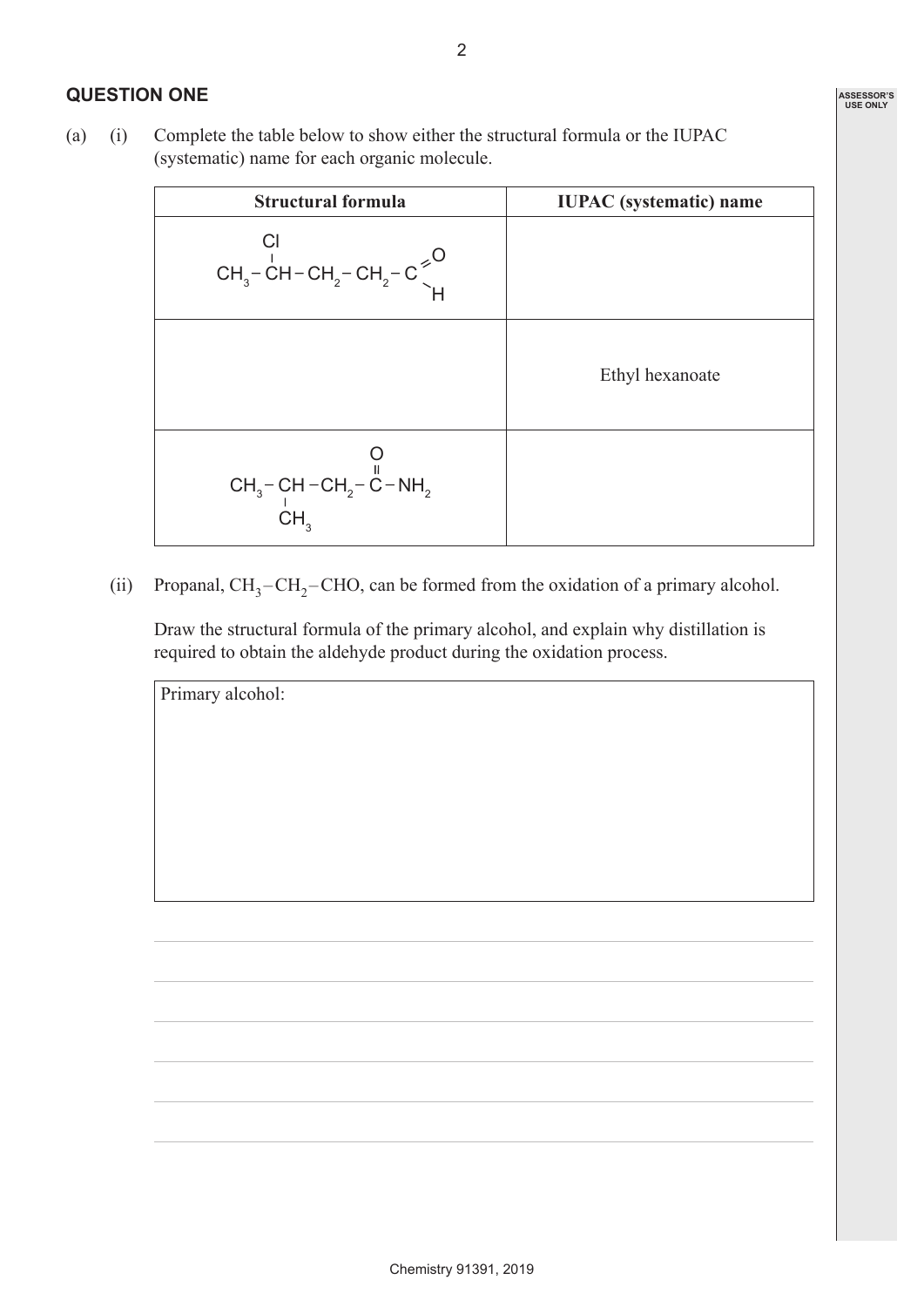- (b) Describe and explain a chemical test to distinguish the following pairs of organic molecules. Your answer should include:
	- reagents and conditions required
	- observations
	- the reaction type used to distinguish each pair
	- structural formulae of any organic products.
	- (i) propan-1-ol and propene

(ii) butanal and butan-1-ol

(iii) ethanoyl chloride and ethyl pentanoate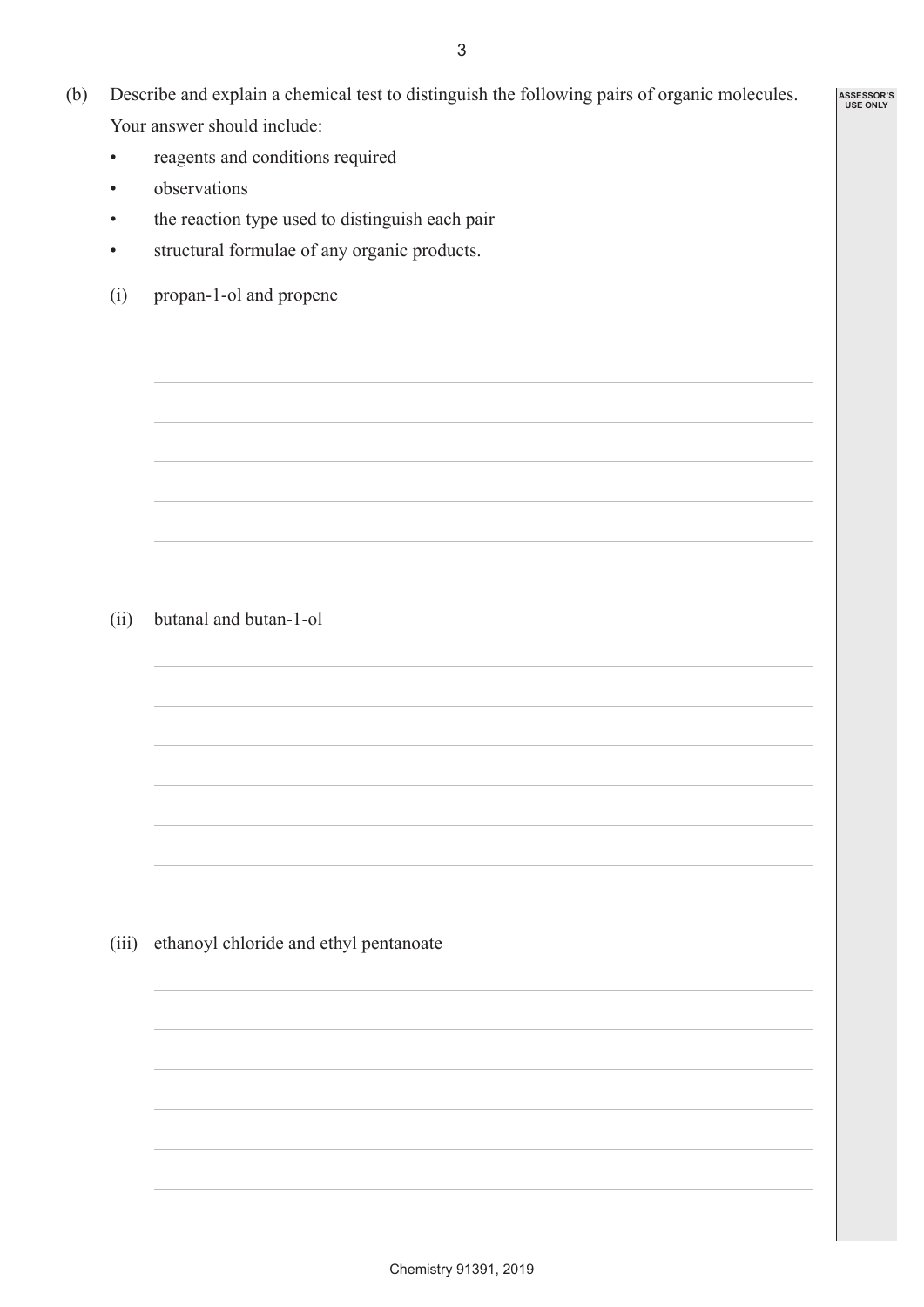- (c) Unknown **W** is a straight-chain organic molecule with the molecular formula  $C_4H_6OCl_2$ . Unknown **W** shows the following properties and reactions:
	- does not exist as enantiomers (optical isomers)
	- produces steamy fumes with water
	- reacts with an excess of ammonia to form product **X**. Product **X** turns damp litmus blue.

Product **X** undergoes acidic hydrolysis to produce product **Y**. Bubbles are released when product **Y** reacts with sodium carbonate solution.

Draw the structural formulae for the organic molecules **W**, **X**, and **Y** in the table below.

| Organic molecule | Structural formula |
|------------------|--------------------|
| $\mathbf{W}$     |                    |
| $\mathbf X$      |                    |
| $\mathbf Y$      |                    |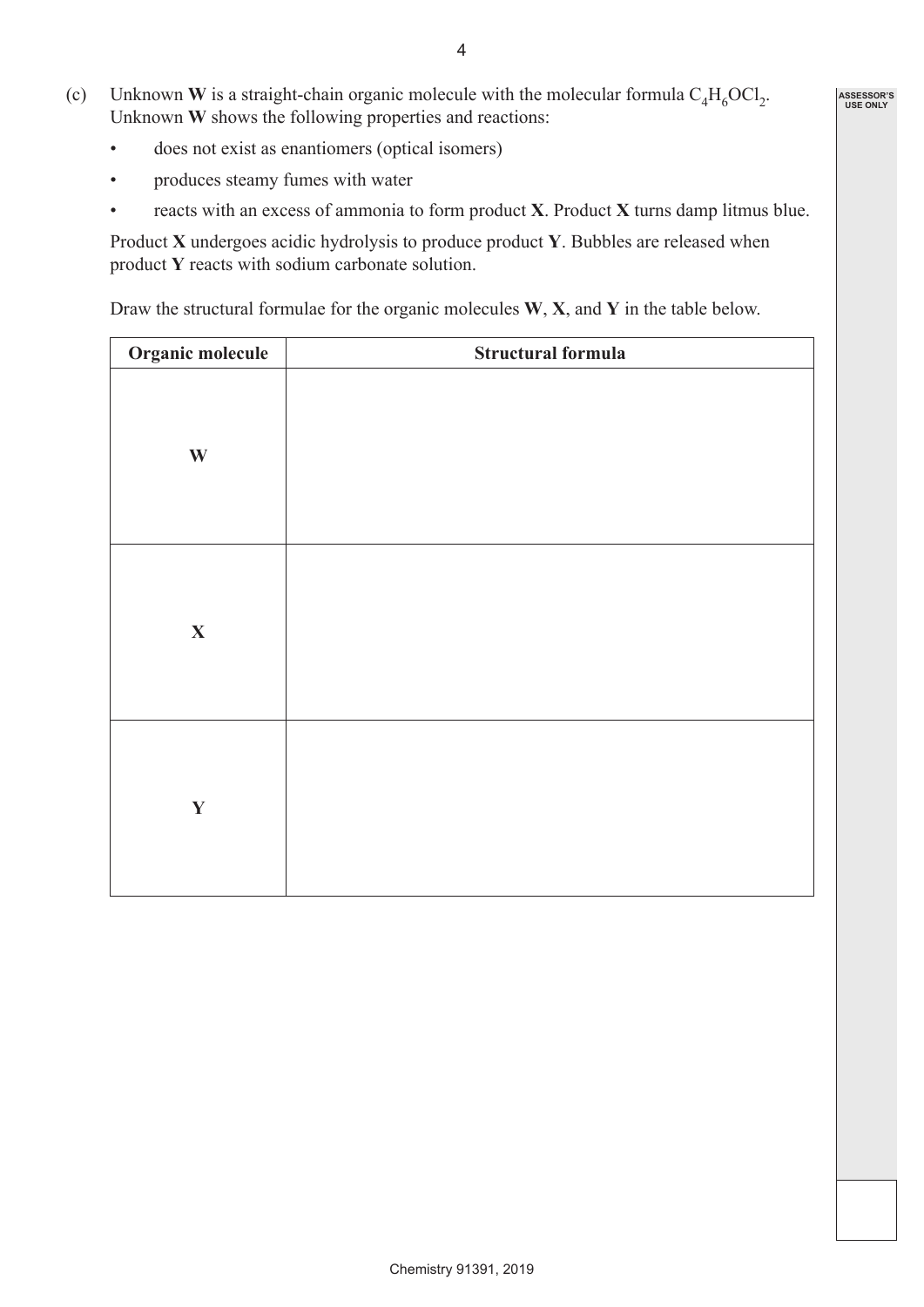**ASSESSOR'S USE ONLY**

### **QUESTION TWO**

(a) 2-chlorobutane can exist as enantiomers (optical isomers).

$$
\begin{array}{c}\n\text{Cl} \\
\text{CH}_3-\text{CH}_2-\text{CH}-\text{CH}_3\n\end{array}
$$

(i) Draw the enantiomers of 2-chlorobutane in the box below.

(ii) Explain how the two enantiomers of 2-chlorobutane could be distinguished.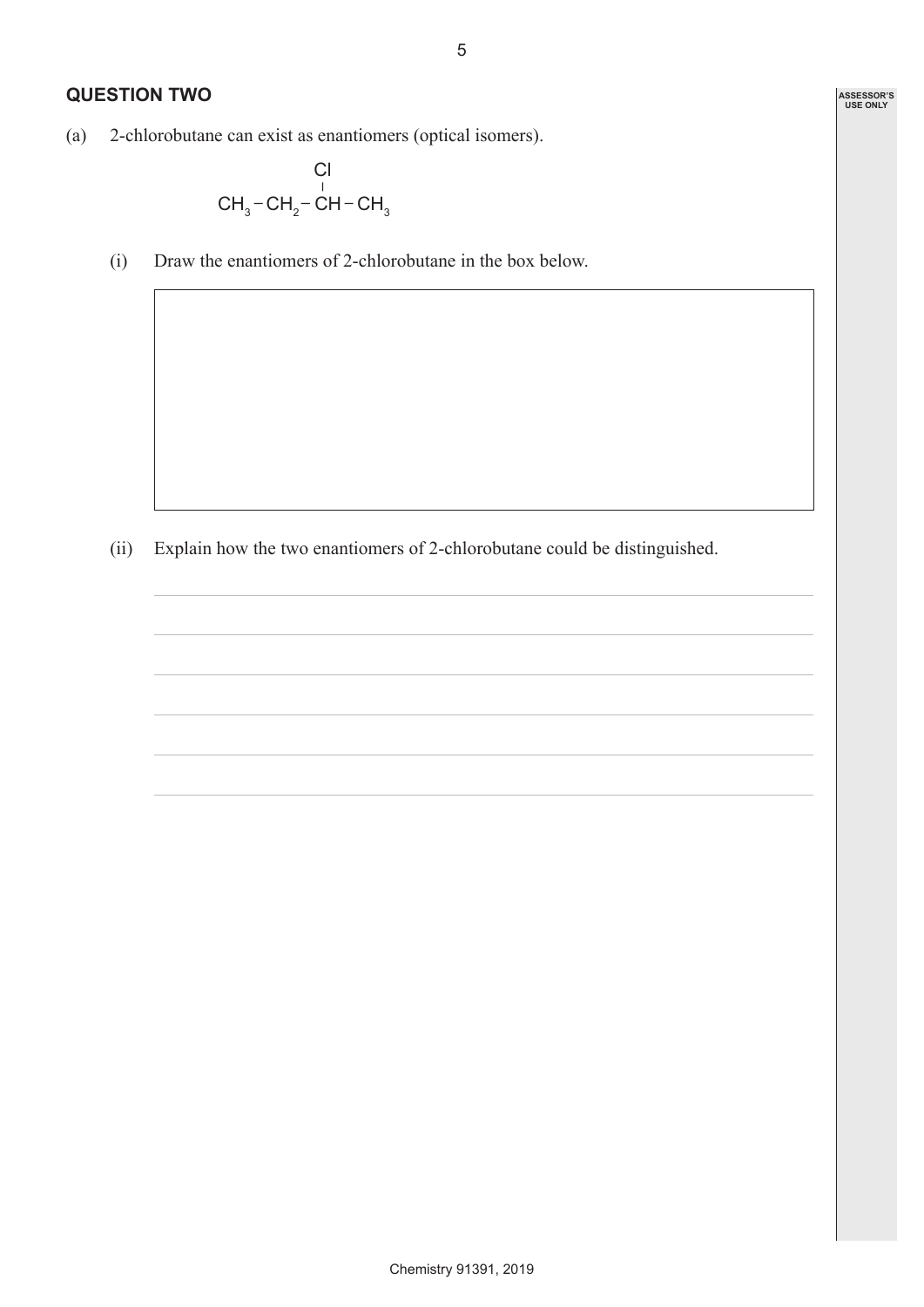(b) Complete the following reaction scheme by drawing the structural formulae for organic products A, B, C, and D, and identifying reagents 1, 2, and 3.

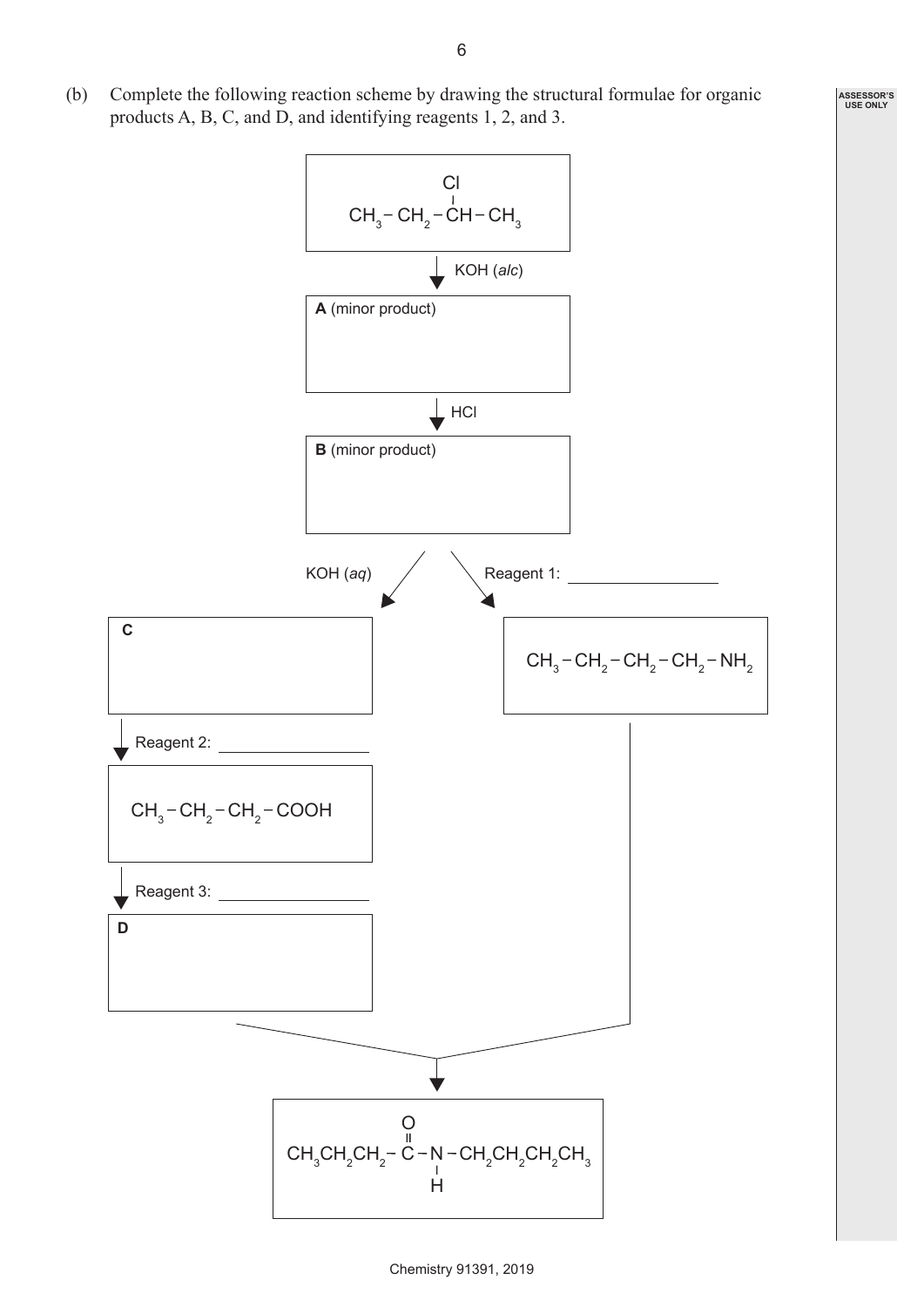**ASSESSOR'S USE ONLY**

(c)  $C_5H_{10}O$  can exist as a number of different constitutional (structural) isomers.

Draw the structural formulae for the isomers of  $C_5H_{10}O$  that meet the following requirements.

(i) Straight-chain molecule that forms a silver mirror when heated with Tollens' reagent.



(ii) Branched-chain molecule that does not form a silver mirror when heated with Tollens' reagent.



(iii) Five-carbon ring cyclic molecule that forms steamy fumes when reacted with thionyl chloride, SOCl<sub>2</sub>.



(iv) Straight-chain secondary alcohol that decolourises bromine water, and can exist as both *cis-trans* (geometric) isomers and enantiomers (optical isomers).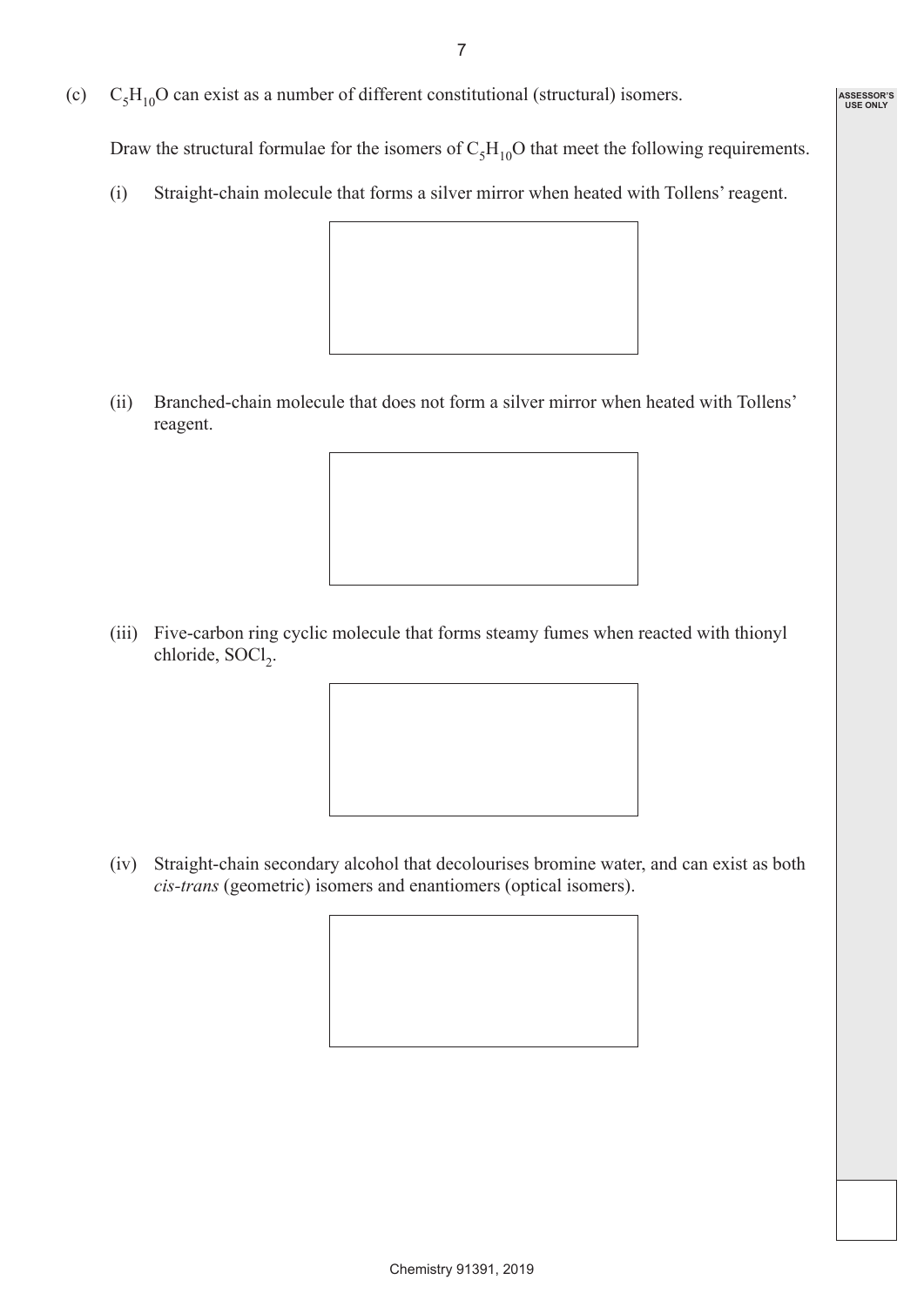#### **QUESTION THREE**

(a) Nylon 6,6 is used to make airbags. The monomers used to make nylon 6,6 are shown below:

 $H_2N - (CH_2)_6$  $-MH_2$   $HOOC - (CH_2)_4 - COOH$ 

(i) In the box below, draw a section of the nylon 6,6 polymer chain to show TWO repeating units.

(ii) Explain why nylon 6,6 is referred to as a condensation polymer.

(b) Triglycerides are found in fats and oils. Below is an example of a triglyceride.

$$
\begin{array}{c}\nH & O \\
H-C-O-C-(CH_2)_{14}-CH_3 \\
\begin{array}{c}\nO \\
O \\
H-C-O-C-(CH_2)_{14}-CH_3 \\
\begin{array}{c}\nO \\
O \\
H-C-O-C-(CH_2)_{14}-CH_3 \\
\end{array}\n\end{array}
$$

(i) Put a circle around ONE of the ester groups in the triglyceride molecule shown above.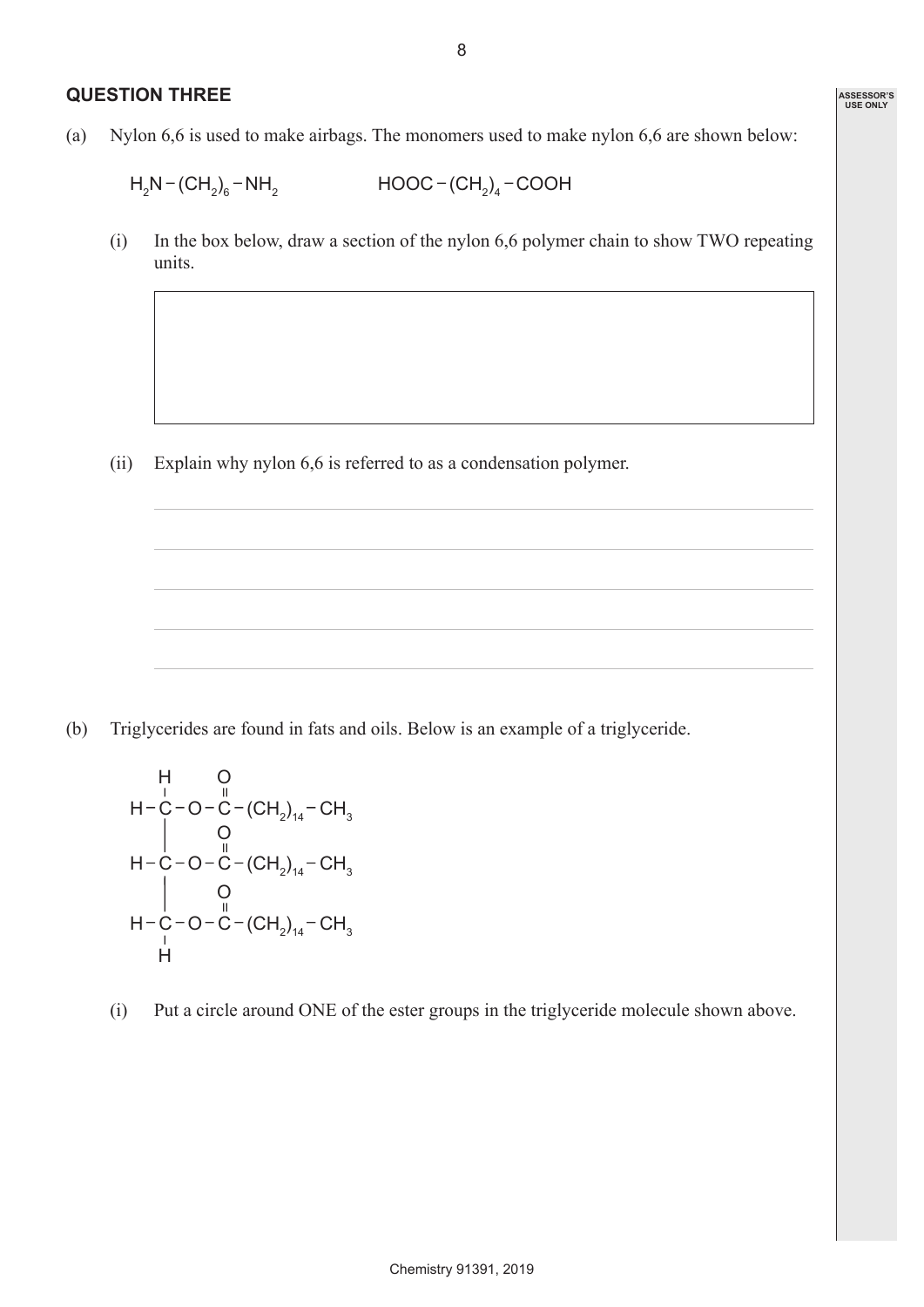(ii) Compare and contrast the acidic and basic hydrolysis of the triglyceride molecule shown on the previous page.

In your answer, you should include:

- an explanation of the hydrolysis reaction
- structural formulae of the products formed from both acidic and basic hydrolysis
- reagents and conditions required.

**Question Three continues on the following page.**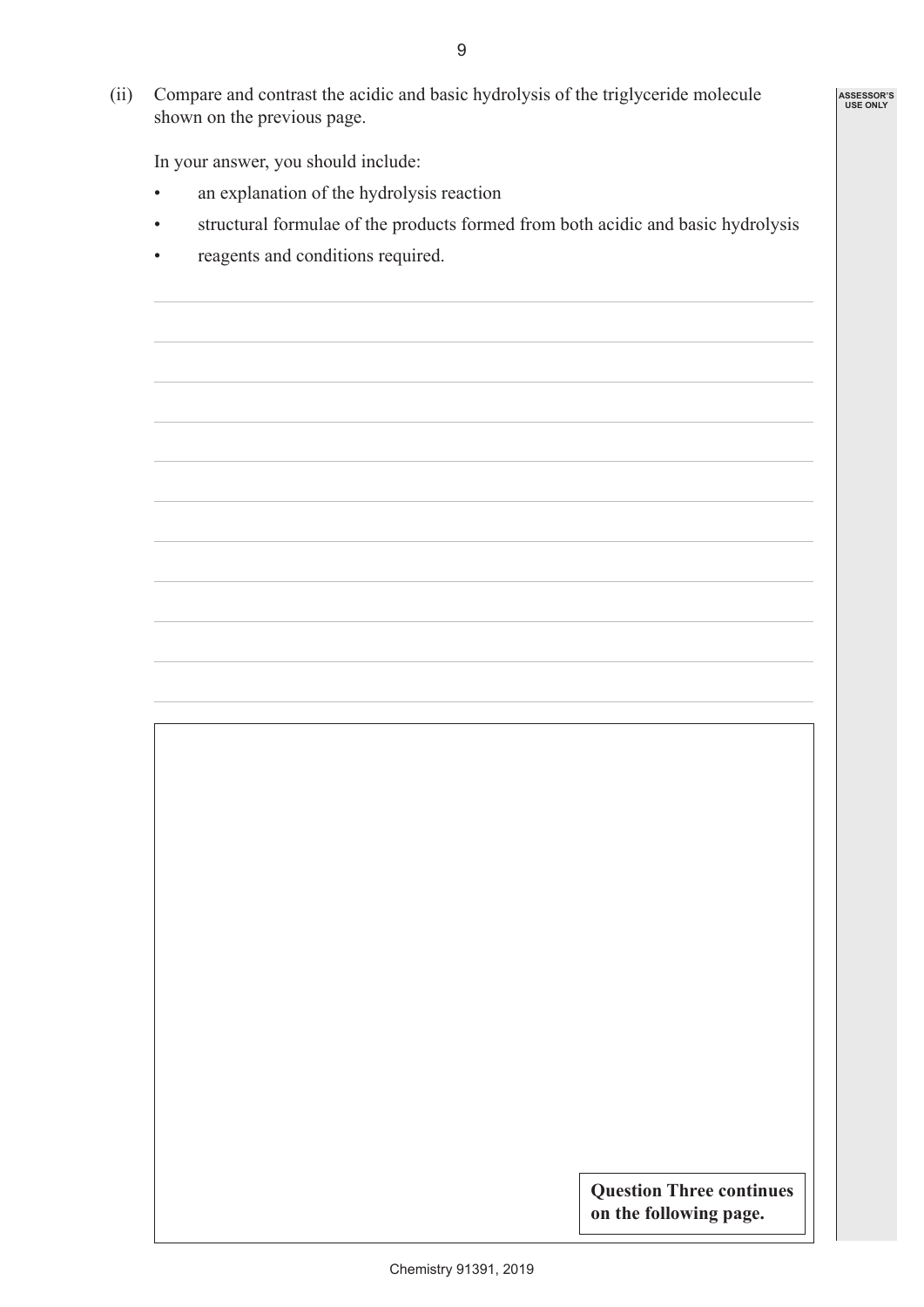(c) Devise a reaction scheme to convert butanone into butan-2,3-dione.

$$
\begin{array}{ccc}\n & O & O & O \\
CH_3-CH_2-C-CH_3 & CH_3-C-C-CH_3 \\
butanone & butan-2,3-dione\n\end{array}
$$

For each step include:

- the reagents and conditions
- the structural formula of the organic product after each step.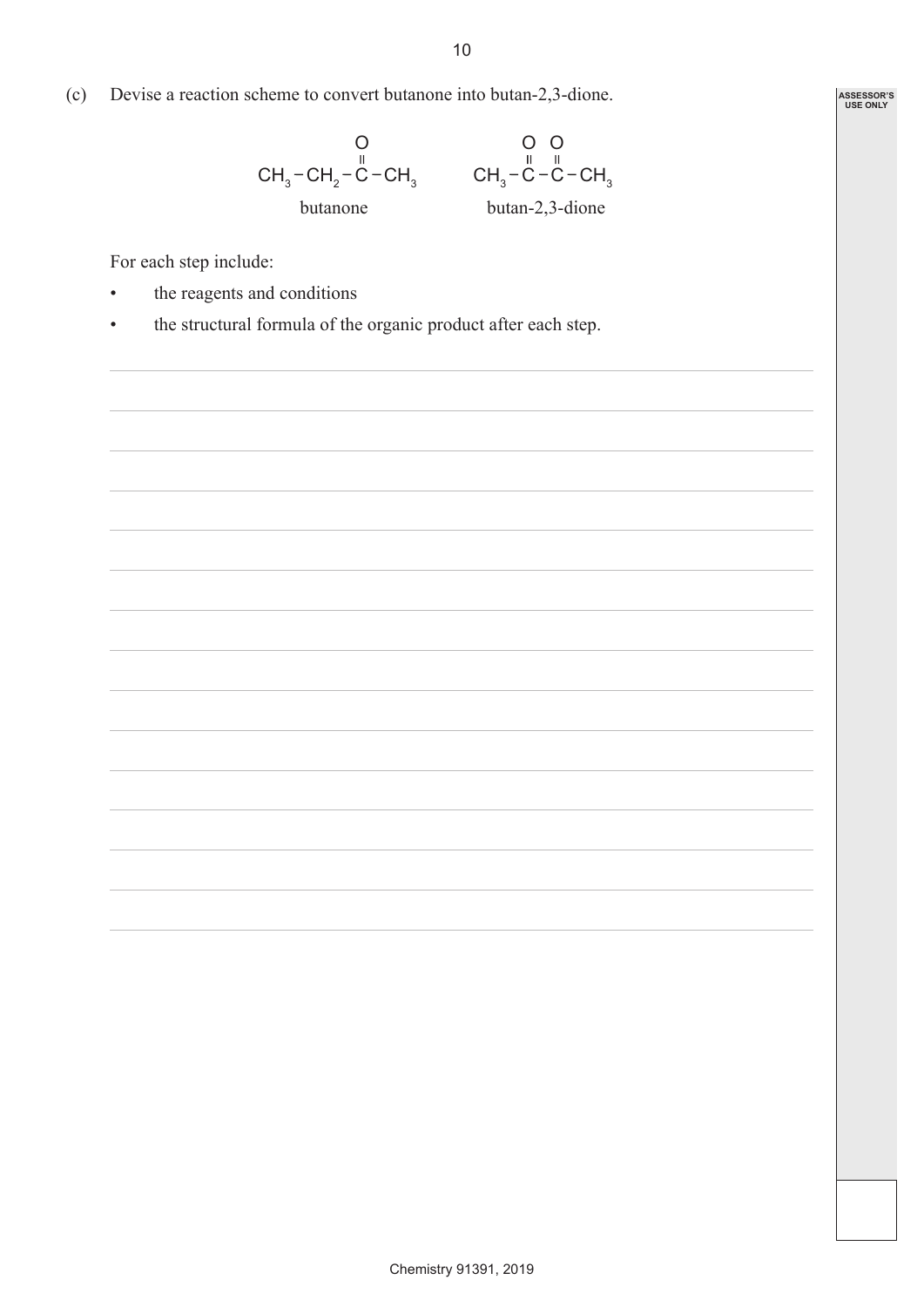| <b>QUESTION<br/>NUMBER</b> | Extra space if required.<br>Write the question number(s) if applicable. | ASSESSOR'S<br><b>USE ONLY</b> |
|----------------------------|-------------------------------------------------------------------------|-------------------------------|
|                            |                                                                         |                               |
|                            |                                                                         |                               |
|                            |                                                                         |                               |
|                            |                                                                         |                               |
|                            |                                                                         |                               |
|                            |                                                                         |                               |
|                            |                                                                         |                               |
|                            |                                                                         |                               |
|                            |                                                                         |                               |
|                            |                                                                         |                               |
|                            |                                                                         |                               |
|                            |                                                                         |                               |
|                            |                                                                         |                               |
|                            |                                                                         |                               |